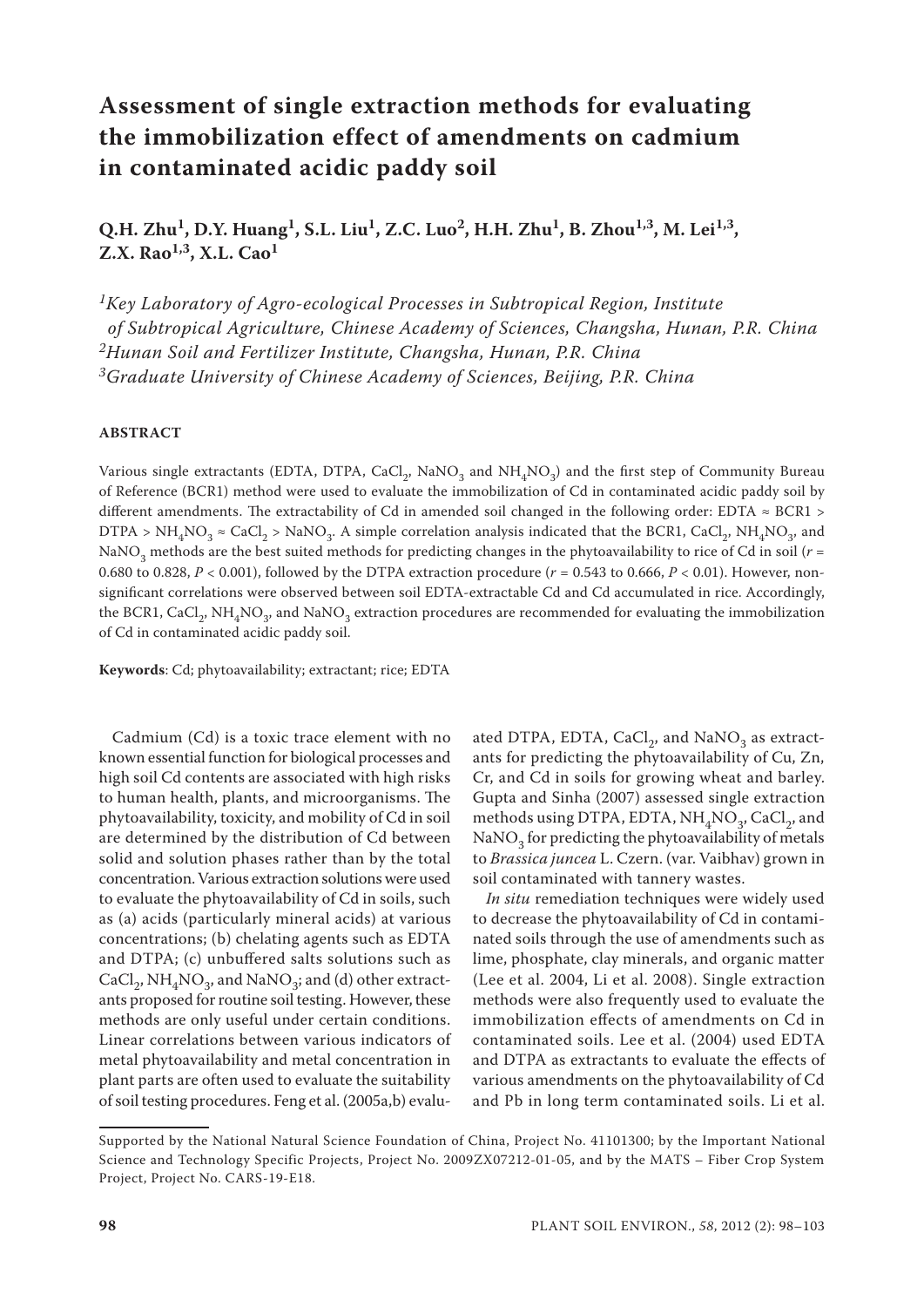(2008) used CaCl<sub>2</sub> extractable Cd and Cu to assess the immobilization of Cd and Cu in a variable-charge soil by different amendments. However, no single method was recognized as a universal approach for predicting changes in the phytoavailability of Cd in contaminated soil with the application of amendments. As such, the aim of the present study is to compare the single extraction methods using (1) DTPA, (2) EDTA, (3) CaCl<sub>2</sub>, (4) NaNO<sub>3</sub>, and (5)  $NH<sub>4</sub>NO<sub>3</sub>$  as extractants and (6) the first step of the Community Bureau of Reference (BCR1) method in the context of evaluating the immobilization effect of various amendments on Cd in contaminated acidic paddy soils.

#### **MATERIAL AND METHODS**

**Site description**. This study was conducted in an acidic paddy soil in the Zhuzhou City, Hunan Province, China (113°01'E, 27°49'N) in 2007. Tested soil is classified as Ultisol derived from Quaternary red clay, and became contaminated by Cd via the drainage of wastewater from a nearby electroplating factory, which ceased operation in April 2006. The soil characteristics were as follows: pH, 5.34; organic carbon, 14.6 g/kg; total N, 2.45 g/kg; Olsen-P, 8.15 mg/kg; available K, 123.9 mg/kg; clay, 35.6%; silt, 40.0%; sand 24.4%; and total Cd, 2.98 mg/kg.

**Experimental design**. The experiment consisted of eight treatments with different amendments: CK, no amendment; L, lime [primarily  $Ca(OH)_{2}$ ; pH, 12.36; total Cd 0.14 mg/kg]; P, calcium magnesium phosphate (pH, 7.36; total Cd 2.10 mg/kg); S, sepiolite (particle diameter  $\leq 74$  µm; pH, 9.01; total Cd not determined); H, lignite (particle diameter  $\leq 1$  mm; pH, 5.43; total Cd 0.28 mg/kg); and lime mixed with one of the three other amendments (LP, LS, and LH). The amounts of amendments applied were L at 150  $g/m^2$ , P and S at 2250  $g/$  $m<sup>2</sup>$ , and H at 4500 g/m<sup>2</sup>, respectively. The plots separation, tilth, amendments application and rice seedling transplantation were the same as our previous report (Zhu et al. 2010).

**Sampling**. Rice was transplanted on July 22 and harvested at maturity (October 15, 2007). At the time of harvest, the rice and the soil samples were collected from each plot. Plant samples were taken as grain (separated into brown rice and hull after being dried) and straw, dried at 40°C to a constant weight, and ground to pass through a 0.3-mm sieve. Each soil sample was a composite of approximately eight cores (0–20 cm depth) collected randomly from each experimental plot. Air-dried samples were sieved through a 2-mm sieve and used to determine extracted Cd.

**Analysis**. Soil samples for different treatments were collected and analyzed for the extractability of Cd by single extraction methods. These methods had been widely used in recent studies, as follows:

- (1) DTPA extraction method (Lindsay and Norvell 1978): 20 g of soil in 40 mL of 0.005 mol/L DTPA (analytical reagent, AR) + 0.01 mol/L  $CaCl<sub>2</sub>(AR) + 0.01$  mol/L triethanolamine (TEA, AR), pH 7.3, shaken for 2 h.
- (2) EDTA extraction method (Quevauviller et al. 1997): 5 g of soil in 25 mL of 0.05 mol/L Na<sub>2</sub>-EDTA (AR), pH 7.0, shaken for 1 h.
- (3) CaCl<sub>2</sub> extraction method (Novozamsky et al. 1993): 4 g of soil in 40 mL of 0.01 mol/L CaCl<sub>2</sub>, pH 5.4, shaken for 3 h.
- (4)  $NaNO<sub>3</sub>$  extraction method (Gupta and Aten 1993): 16 g of soil in 40 mL of 0.1 mol/L NaNO<sub>3</sub> (AR), pH 5.2, shaken for 2 h.
- (5)  $NH<sub>4</sub>NO<sub>3</sub>$  extraction method (Gupta and Sinha 2007): 8 g of soil in 40 mL of 1 mol/L  $NH<sub>4</sub>NO<sub>3</sub>$ (AR), pH 4.8, shaken for 2 h.
- (6) BCR1 method (Ure et al. 1993): 1 g of soil in 40 mL of 0.11 mol/L acetic acid (guarantee-grade reagent, GR), pH 2.8, shaken for 16 h.

Plant materials (1.000 g dried weight) were digested (open system) using a mixture of  $15 \text{ mL HNO}_3$  and 3 mL  $HClO<sub>4</sub>$ . To determine soil total Cd, a 1.000 g soil samples (dry weight) were digested (open system) using a mixture of 20 mL aqua regia and 3 mL  $HClO<sub>4</sub>$ . Cadmium concentrations in solutions were determined by inductively coupled plasma-mass spectrometry (ICP-MS, GBC, Melbourne, Australia) and atomic absorption spectrometry (AAS, GBC, Melbourne, Australia). In all cases, the calibration method for ICP-MS was an external calibration procedure with the element indium as the internal standard. The pH of soil, phosphate, and lignite was determined in water at a solid/solution ratio of 1 to 2.5 (w/v), and the pH of the lime and sepiolite was determined in water at a solid/solution ratio of 1 to 10  $(w/v)$ .

Simple correlation analysis was performed using SPSS 11.5 for Windows (SPSS, Chicago, USA). The Pearson correlation coefficients were determined for Cd in rice in relation to the amount of Cd extracted from soils using various extraction methods.

## **RESULTS AND DISCUSSION**

**Extraction capacity**. As shown in Table 1, no significant differences were observed in EDTA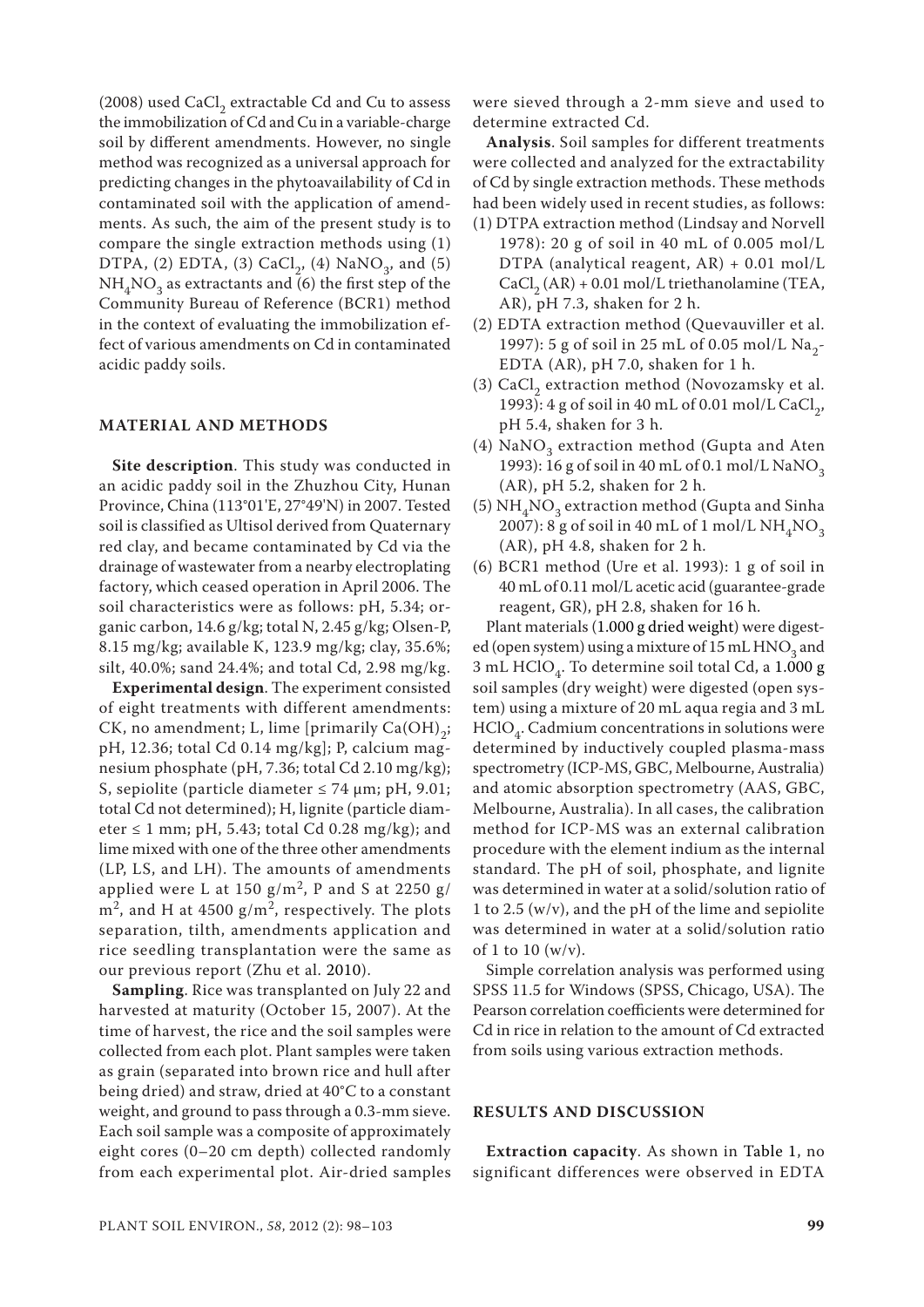| Treatments | EDTA <sup>a</sup>          | DTPA <sup>a</sup>             | CaCl <sub>2</sub> <sup>a</sup>  | NaNO <sub>3</sub> <sup>a</sup> | $NH_{4}NO_{3}^{a}$              | BCR1 <sup>a</sup>              |
|------------|----------------------------|-------------------------------|---------------------------------|--------------------------------|---------------------------------|--------------------------------|
| <b>CK</b>  | $1.63 \pm 0.05^{\text{a}}$ | $1.3 \pm 0.03^a$              | $0.480 \pm 0.016^a$             | $0.116 \pm 0.011^a$            | $0.587 \pm 0.006^a$             | $1.78 \pm 0.08^a$              |
| L          | $1.62 \pm 0.05^a$          | $1.18 \pm 0.03$ <sup>ab</sup> | $0.230 \pm 0.068$ <sup>c</sup>  | $0.045 \pm 0.016^c$            | $0.264 \pm 0.011^{\rm b}$       | $1.50 \pm 0.05$ <sup>cd</sup>  |
| P          | $1.60 \pm 0.02^a$          | $1.08 \pm 0.04^{bc}$          | $0.115 \pm 0.010^{\text{d}}$    | $0.013 \pm 0.001$ <sup>d</sup> | $0.159 \pm 0.029$ <sup>bc</sup> | $1.62 \pm 0.08$ <sup>abc</sup> |
| S          | $1.61 \pm 0.04^a$          | $1.06 \pm 0.06^{bc}$          | $0.030 \pm 0.014$ <sup>de</sup> | $0.004 \pm 0.002$ <sup>d</sup> | $0.072 \pm 0.022$ <sup>c</sup>  | $1.38 \pm 0.04$ <sup>d</sup>   |
| H          | $1.55 \pm 0.08^a$          | $1.11 \pm 0.07$ <sup>bc</sup> | $0.357 \pm 0.031^{\rm b}$       | $0.072 \pm 0.007^{\rm b}$      | $0.532 \pm 0.007$ <sup>a</sup>  | $1.66 \pm 0.08$ <sup>abc</sup> |
| LP         | $1.53 \pm 0.04^a$          | $1.02 \pm 0.03$ <sup>c</sup>  | $0.096 \pm 0.021$ <sup>de</sup> | $0.011 \pm 0.004$ <sup>d</sup> | $0.060 \pm 0.020$ <sup>c</sup>  | $1.51 \pm 0.05^{bcd}$          |
| <b>LS</b>  | $1.57 \pm 0.04^a$          | $1.00 \pm 0.04$ <sup>c</sup>  | $0.012 \pm 0.001$ <sup>e</sup>  | $0.001 \pm 0.000$ <sup>d</sup> | $0.049 \pm 0.014^c$             | $1.38 \pm 0.05$ <sup>d</sup>   |
| LH         | $1.54 \pm 0.04^a$          | $1.13 \pm 0.04^{bc}$          | $0.293 \pm 0.002$ <sup>bc</sup> | $0.048 \pm 0.004^c$            | $0.277 \pm 0.066^{\circ}$       | $1.69 \pm 0.09$ <sup>ab</sup>  |
| Mean b     | $1.58 \pm 0.02^{\rm A}$    | $1.11 \pm 0.02^{\rm B}$       | $0.202 + 0.034^{\circ}$         | $0.039 \pm 0.008$ <sup>D</sup> | $0.250 \pm 0.044^{\circ}$       | $1.57 \pm 0.03^{\rm A}$        |

Table 1. Extractable Cd concentrations (mg/kg) in the studied soils according to different single extraction procedures

Results are expressed as the mean concentration ( $\pm$  SD) of three samples; <sup>a</sup>within each column, the concentrations accompanied by the same lowercase letter are not significantly different ( $P = 0.05$ ); <sup>b</sup>the means of the concentrations accompanied by the same capital letter are not significantly different ( $P = 0.05$ )

extractable Cd (EDTA-Cd) among the various treatments, whereas a significant decrease in DTPA extractable Cd (DTPA-Cd) in soils as compared with CK (except for L). With regard to the three unbuffered salt solutions extractable Cd (CaCl<sub>2</sub>-Cd, NaNO<sub>3</sub>-Cd, and NH<sub>4</sub>NO<sub>3</sub>-Cd), significantly decreased according to the following order of treatments:  $CK > H > LH > L > P > LP \approx S \approx LS$ . For the BCR1 extractable Cd (BCR1-Cd), significantly decreases were observed in L, S, LP, and LS treatments as compared with CK.

Overall, the extractability of Cd obtained through EDTA was similar to that obtained through BCR1, and both of these procedures yielded higher extractability than did DTPA, followed by the  $NH<sub>4</sub>NO<sub>3</sub>$ , CaCl<sub>2</sub>, and NaNO<sub>3</sub>. Similar results were reported by earlier studies (Feng et al. 2005b, Gupta and Sinha 2007). As a strong chelating reagent, EDTA could partly remove organically bound metals, carbonate bound metals, and parts of metals occluded in oxides and secondary clay minerals (Gupta and Sinha 2007, Anju and Banerjee 2011). The BCR1 procedure was reported to extract most of the calcium-carbonate-bound and mineral-fraction metals and to partially release organic-matterbound metals (Feng et al. 2005b). However, DTPA could extract part of iron and manganese oxides from acidic soils (O'Connor 1988). Regarding the three un-buffered salt solutions, high extractability obtained with  $NH<sub>4</sub>NO<sub>3</sub>$  in comparison with the other two studied reagents can be attributed to the possible complexation of these elements by  $NH<sub>3</sub>$  and to the higher salt concentration of the  $NH_{4}NO_{3}$  solution (Pueyo et al. 2004). Exchangeable concentrations are lower in  $NaNO<sub>3</sub>$  extraction solution rather than in CaCl<sub>2</sub> extraction solution because the monovalent cations show weak competition with the adsorption sites on organic matter (Novozamsky et al. 1993).

**Correlation between extractable Cd and Cd accumulation in rice**. As shown in Figure 1, the BCR1 extraction method provided the best measure of Cd phytoavailability changes in soil after the amendments were applied. The correlation coefficient (*r*) ranged from 0.773 to 0.828 (*P* < 0.001). Similarly, correlations between the CaCl<sub>2</sub>-Cd,  $\text{NaNO}_3\text{-Cd}$ , and  $\text{NH}_4\text{NO}_3\text{-Cd}$  all correlated significantly  $(P < 0.001)$  with rice tissues Cd accumulation (*r* = 0.762 to 0.773, 0.693 to 0.725, and 0.680 to 0.742, respectively). Significant correlations were also found between DTPA-Cd and Cd concentrations in brown rice and rice straw (*r* = 0.584 and 0.543, *P* < 0.01) and between DTPA-Cd and Cd concentrations in rice hull  $(r = 0.666,$  $P < 0.001$ ). However, no significant ( $P > 0.05$ ) correlation was observed between EDTA-Cd and Cd accumulation in rice tissues.

Nice correlation between the BCR1-Cd and Cd accumulated by plant tissues was also reported. Feng et al. (2005b) similarly found significant correlations between BCR1-Cd and Cd accumulation in wheat root in acidic, neutral, and near-alkaline soils. Chen et al. (2000) applied similar extraction procedures (0.43 mol/L acetic acid) to estimate the effect of different chemical amendments on the phytoavailability to wheat of Cd and Pb in soil.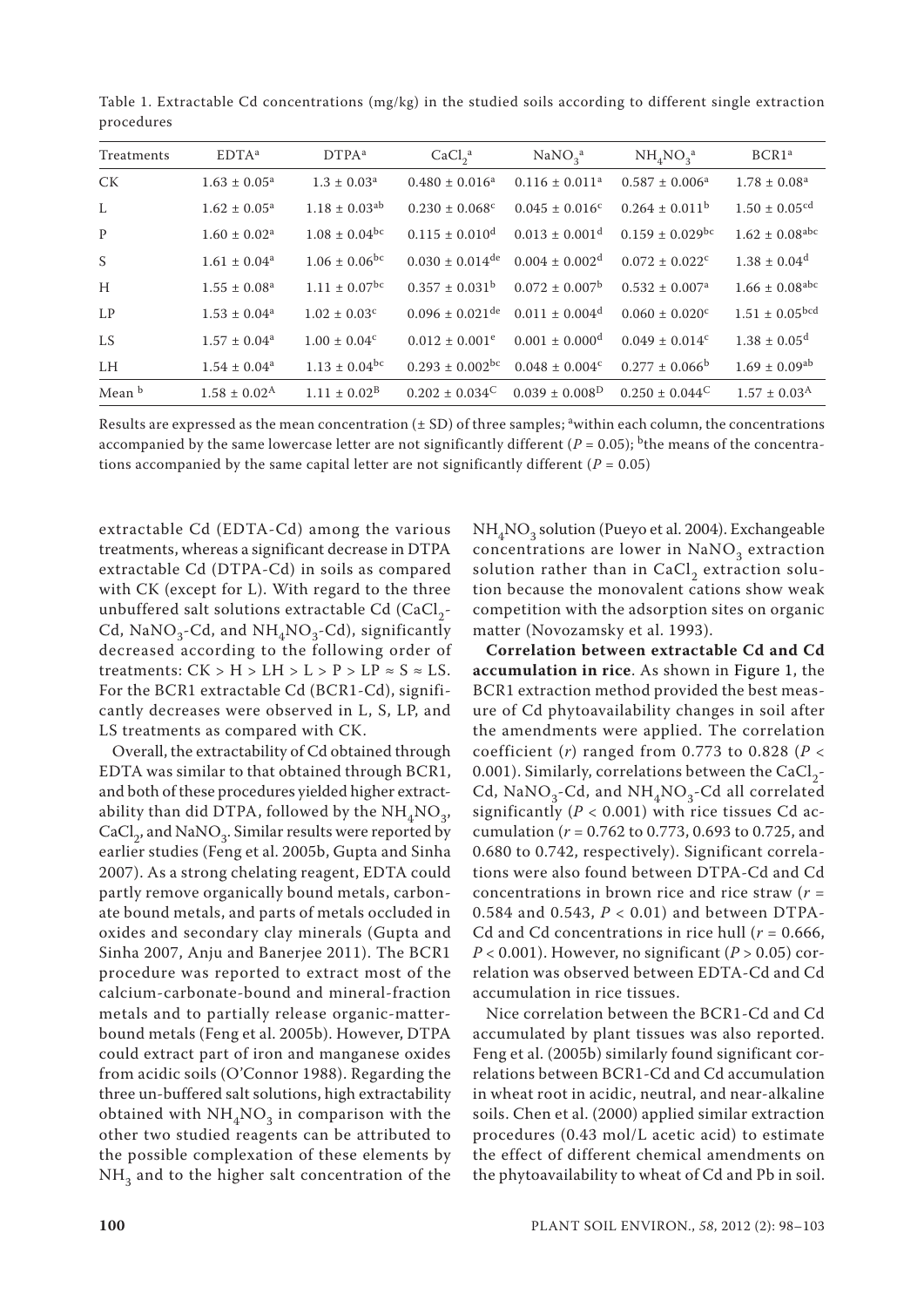

Figure 1. Relationships between extractable Cd in soils-EDTA extractable Cd (EDTA-Cd), DTPA extractable Cd (DTPA-Cd), CaCl<sub>2</sub> extractable Cd (CaCl<sub>2</sub>-Cd), NaNO<sub>3</sub> extractable Cd (NaNO<sub>3</sub>-Cd), NH<sub>4</sub>NO<sub>3</sub> extractable Cd  $(NH<sub>4</sub>NO<sub>3</sub>-Cd)$ , BCR1 extractable Cd (BCR1-Cd) and Cd concentrations in rice; Cd concentration in brown rice (BR-Cd), Cd concentration in rice straw (RS-Cd), and Cd concentration in rice hull (RH-Cd) \*significant correlation at *P* < 0.01, \*\*significant correlation at *P* < 0.001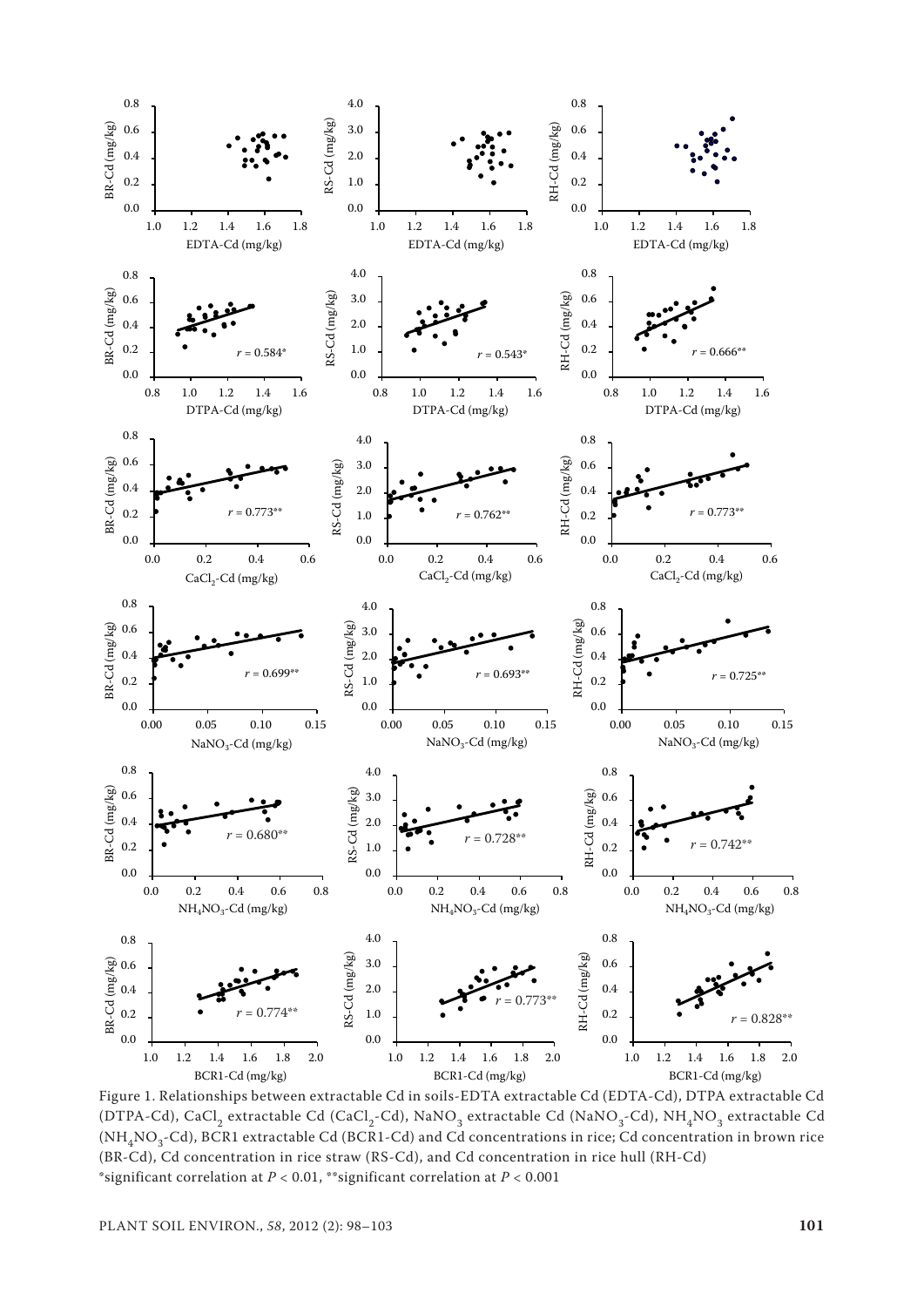The three unbuffered salt solutions are used to estimate soil contamination and trace metal phytoavailability and are standardized or are undergoing standardisation worldwide: CaCl<sub>2</sub> in the Netherlands, NaNO<sub>3</sub> in Switzerland, and NH<sub>4</sub>NO<sub>3</sub> in Germany (Pueyo et al. 2004). Meers et al. (2007) reported that CaCl<sub>2</sub>-, NaNO<sub>3</sub>-, and NH<sub>4</sub>NO<sub>3</sub>-Cd significantly correlated with Cd accumulated in leaves and total shoots of *Phaseolus vulgaris*. Li et al. (2008) found that the CaCl<sub>2</sub> extraction procedure could be used to assess the immobilization effect of amendments on Cd and Cu in contaminated acidic paddy soil. Brown et al. (2005) reported that the  $NH<sub>4</sub>NO<sub>3</sub>$  extraction procedure could well predict the changes of phytoavailability for Cd and Zn caused by amendments with lime, phosphorus, red mud, cyclonic ashes, biosolids, and water-treatment residuals. Krebs et al. (1998) used the  $NaNO<sub>3</sub>$  extraction procedure to evaluate the phytoavailability of Cd to pea in soil contaminated by sludge and amended with or without lime.

The two chelating agents (DTPA and EDTA) were widely used to assess the phytoavailability of many heavy metals in soils with or without the application of amendments. For example, Lee et al. (2004) found that DTPA-Cd well predicted the accumulation of Cd by wheat in acidic soil after amendments were applied. The suitability of EDTA-extractable Cd was also observed in the evaluation of the phytoavailability of Cd in contaminated soils with the application of amendments (Chen et al. 2000). Apparently conflicting results were been reported in previous studies. Feng et al. (2005a,b) reported poor correlations between plant Cd concentrations and DTPA/EDTA-Cd from acidic soils. Similar results were also reported by Menzies et al. (2007). As strong extractants, EDTA and DTPA might extract more metals than the plant is able to take up and overestimate phytoavailability (McLaughlin et al. 2000, Menzies et al. 2007). Compared with the unbuffered salt solutions, DTPA and EDTA solutions are poor representatives of the true soil pH (Wenzel and Blum 1997, Menzies et al. 2007). Furthermore, Menzies et al. (2007) noted that these differences could result in changes to the characteristics and trace metal speciation of soils. The weaker correlations between the concentrations of Cd in rice tissues and the DTPA/EDTA-Cd in soils may be attributed, at least partially, to the difference between solution pH and soil pH.

In conclusion, the BCR1,  $NH<sub>4</sub>NO<sub>3</sub>$ , CaCl<sub>2</sub>, and NaNO<sub>3</sub> extraction procedures are recommended for evaluating the immobilization of Cd in contaminated acidic paddy soil.

### **REFERENCES**

- Anju M., Banerjee D.K. (2011): Associations of cadmium, zinc, and lead in soils from a lead and zinc mining area as studied by single and sequential extractions. Environmental Monitoring and Assessment, *176*: 67–85.
- Brown S., Christensen B., Lombi E., McLaughlin M., McGrath S., Colpaert J., Vangronsveld J. (2005): An inter-laboratory study to test the ability of amendments to reduce the availability of Cd, Pb, and Zn in situ. Environmental Pollution, *138*: 34–45.
- Chen Z.S., Lee G.J., Liu J.C. (2000): The effects of chemical remediation treatments on the extractability and speciation of cadmium and lead in contaminated soils. Chemosphere, *41*: 235–242.
- Feng M.H., Shan X.Q., Zhang S., Wen B. (2005a): A comparison of the rhizosphere-based method with DTPA, EDTA, CaCl<sub>2</sub>, and NaNO<sub>3</sub> extraction methods for prediction of bioavailability of metals in soil to barley. Environmental Pollution, *137*: 231–240.
- Feng M.H., Shan X.Q., Zhang S.Z., Wen B. (2005b): Comparison of a rhizosphere-based method with other one-step extraction methods for assessing the bioavailability of soil metals to wheat. Chemosphere, *59*: 939–949.
- Gupta A.K., Sinha S. (2007): Assessment of single extraction methods for the prediction of bioavailability of metals to *Brassica juncea* L. Czern. (var. Vaibhav) grown on tannery waste contaminated soil. Journal of Hazardous Materials, *149*: 144–150.
- Gupta S.K., Aten C. (1993): Comparison and evaluation of extraction media and their suitability in a simple model to predict the biological relevance of heavy metal concentrations in contaminated soils. International Journal of Environmental Analytical Chemistry, *51*: 25–46.
- Krebs R., Gupta S.K., Furrer G., Schulin R. (1998): Solubility and plant uptake of metals with and without liming of sludgeamended soils. Journal of Environmental Quality, *27*: 18–23.
- Lee T., Lai H., Chen Z. (2004): Effect of chemical amendments on the concentration of cadmium and lead in long-term contaminated soils. Chemosphere, *57*: 1459–1471.
- Li P., Wang X., Zhang T., Zhou D., He Y. (2008): Effects of several amendments on rice growth and uptake of copper and cadmium from a contaminated soil. Journal of Environmental Sciences, *20*: 449–455.
- Lindsay W.L., Norvell W.A. (1978): Development of a DTPA soil test for zinc, iron, manganese, and copper. Soil Science Society of America Journal, *42*: 421–428.
- McLaughlin M.J., Hamon R.E., McLaren R.G., Speir T.W., Rogers S.L. (2000): A bioavailability-based rationale for controlling metal and metalloid contamination of agricultural land in Australia and New Zealand. Australian Journal of Soil Research, *38*: 1037–1086.
- Meers E., Samson R., Tack F.M.G., Ruttens A., Vandegehuchte M., Vangronsveld J., Verloo M.G. (2007): Phytoavailability assessment of heavy metals in soils by single extractions and accumulation by *Phaseolus vulgaris*. Environmental and Experimental Botany, *60*: 385–396.